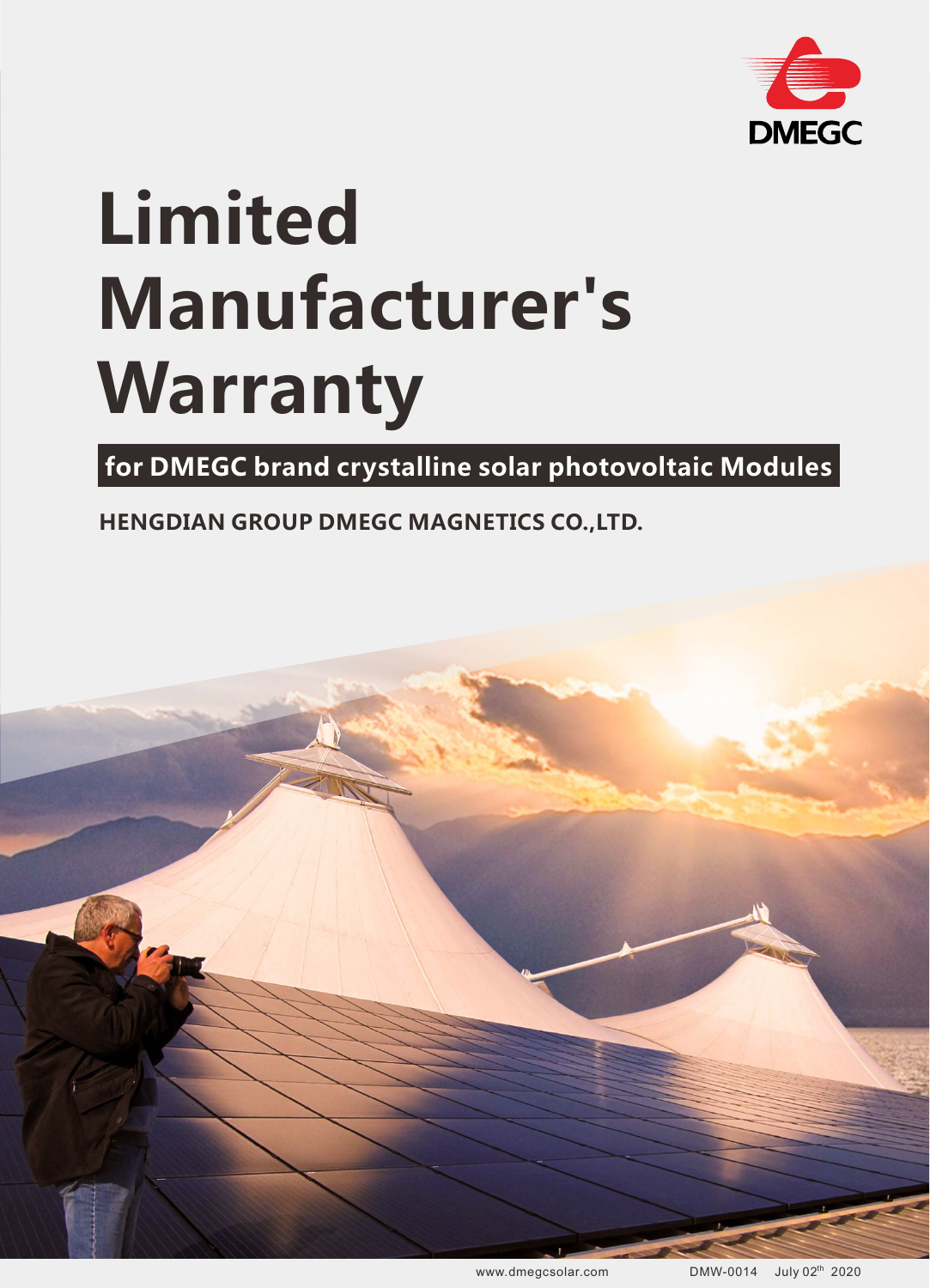# Limited Warranty for solar photovoltaic Modules

For TUV / DEKRA certified DMEGC and GREENHOUSE branded solar photovoltaic modules (hereinafter Modules), HENGDIAN GROUP DMEGC MAGNETICS CO., LTD. (hereinafter DMEGC), shall warrant the performance of its Modules starting from the Warranty Start Date which be the date of installation or hundred and eighty (180) days after Modules leave DMEGC factory (if the leave date cannot be verified, manufacturing date will be used in its place), whichever date is earlier.

## **1. Limited Product Warranty**

DMEGC warrants its Modules to be free from material and/or manufacturing defects but strictly to the extent that it influences the power output functionality of Modules more than expected in accordance with the product specification under normal application, installation, and use conditions. If the glass-foil Modules fail to confirm to this warranty, during the period of One Hundred and Forty-Four (144) months from the Warranty Start Date, or glass-glass Modules fail to confirm to this Warranty, during the period of One Hundred and Eighty (180) months from the Warranty Start Date, DMEGC will, at its option, either repair or replace the Modules; or refund the market value of the Modules at the time of claim, or make up such loss in power by providing to Customer(s) additional Modules.

DMEGC shall cover reasonable transportation costs for returning the affected product to DMEGC and shipping the additional, repaired or replaced product to the Buyer.

## **2. Limited Peak Power Warranty**

For glass-foil Modules with mono cells inside, no less than 97% of Modules' nominal power in the first year from Warranty Start Date, thereafter it decreases linearly by no more than 0.7% per year, remain no less than 80.2% of nominal power till the 25th year from Warranty Start Date.

For glass-foil Modules with poly cells inside, no less than 97.5% of Modules' nominal power in the first year from Warranty Start Date, thereafter it decreases linearly by no more than 0.7% per year, remain no less than 80.7% of nominal power till the 25th year from Warranty Start Date.

For glass-glass Modules with mono cells inside, no less than 97% of Modules' nominal power in the first year from Warranty Start Date, thereafter it decreases linearly by no more than 0.5% per year, remain no less than 82.5% of nominal power till the 30th year from Warranty Start Date.

For glass-glass Modules with poly cells inside, no less than 97.5% of Modules' nominal power in the first year from Warranty Start Date, thereafter it decreases linearly by no more than 0.52% per year, remain no less than 82.5% of nominal power till the 30th year from Warranty Start Date.

All the warranted percentages of nominal power output should be as indicated by DMEGC on the respective module minus a tolerance range of 3%three percent under standard test conditions.

If, for a period of twenty-five (25) years for glass-foil Modules or thirty (30) years for glass-glass Modules from Warranty Start Date, any Modules exhibit a power output less than the **Warranted Percentages of Nominal Power Output**, provided that such loss in power is determined by DMEGC (at its sole and absolute discretion) to be due to defects in materials

or workmanship of the product, DMEGC will, at its sole option, either repair or replace the Modules; or refund the market value of the Modules at the time of claim; or make up such loss in power by providing to Customer(s) additional Modules.

DMEGC shall cover reasonable transportation costs for returning the affected product to DMEGC and shipping the additional, repaired or replaced product to the Buyer. If DMEGC opts repair as the remedy, DMEGC shall cover reasonable material and labor costs related to the repair.

## **3. General Conditions for Warranty Claims**

(1) Claims must be submitted within the applicable warranty period, within a reasonable period of noticing the defect.

(2) The "Limited Product Warranty" and the "Limited Peak Power Warranty" do not apply to any Modules which have been subjected to:

Misuse, abuse, neglect or accident, wear and tear from the installed environment.

Non-compliance with national and local electric codes or installation and maintenance manual of DMEGC;

Poor system design or maintenance like put long term stress on the bypass diodes in the modules.

Downgraded or customized Modules, or any Modules not covered by this Warranty agreed by DMEGC and its immediate Customer;

Aesthetic issues associated with but not limited to cells or module(s) color, product size, which do not affect the power output;

Modules installed by someone other than a qualified or licensed technician in the solar or electrical business;

Repair or modifications by someone other than an approved service technician of DMEGC;

Power failure surges, lightning, flood, soot, acid rain or industrial chemicals, salt water, fire, accidental breakage or other events out of DMEGC control.

(3) Both the "Limited Product Warranty" and the "Limited Peak Power Warranty" do not cover non DMEGC branded electronics (like but not limited to micro inverter, optimizer and their accessories), the manufacturer of the electronics will provide warranties.

(4)Both the "Limited Product Warranty" and the "Limited Peak Power Warranty" do not cover any costs and expenses for the removal, installation or reinstallation, scraping of the Modules, those costs and expenses shall remain with the Buyer;

(5)Warranty claims will not be honored if the type or serial number of the Modules have been altered, removed or made illegible;

(6)If the limited years of the "Limited Product Warranty" and the "Limited Peak Power Warranty", conflict with the local laws, the shorter years shall prevail.

(7)If the Modules with a Staubli connector, the Warranty of the connector is according to Staubli.

# **4. Limitation of liability**

This "Limited Warranty" as set forth herein is expressly in lieu of and exclude all other express or implied warranties, including but not limited to warranties of merchantability and of fitness for particular purpose, use, or application, and all other obligations or liabilities on the part of DMEGC, unless such other obligations or liabilities are expressly